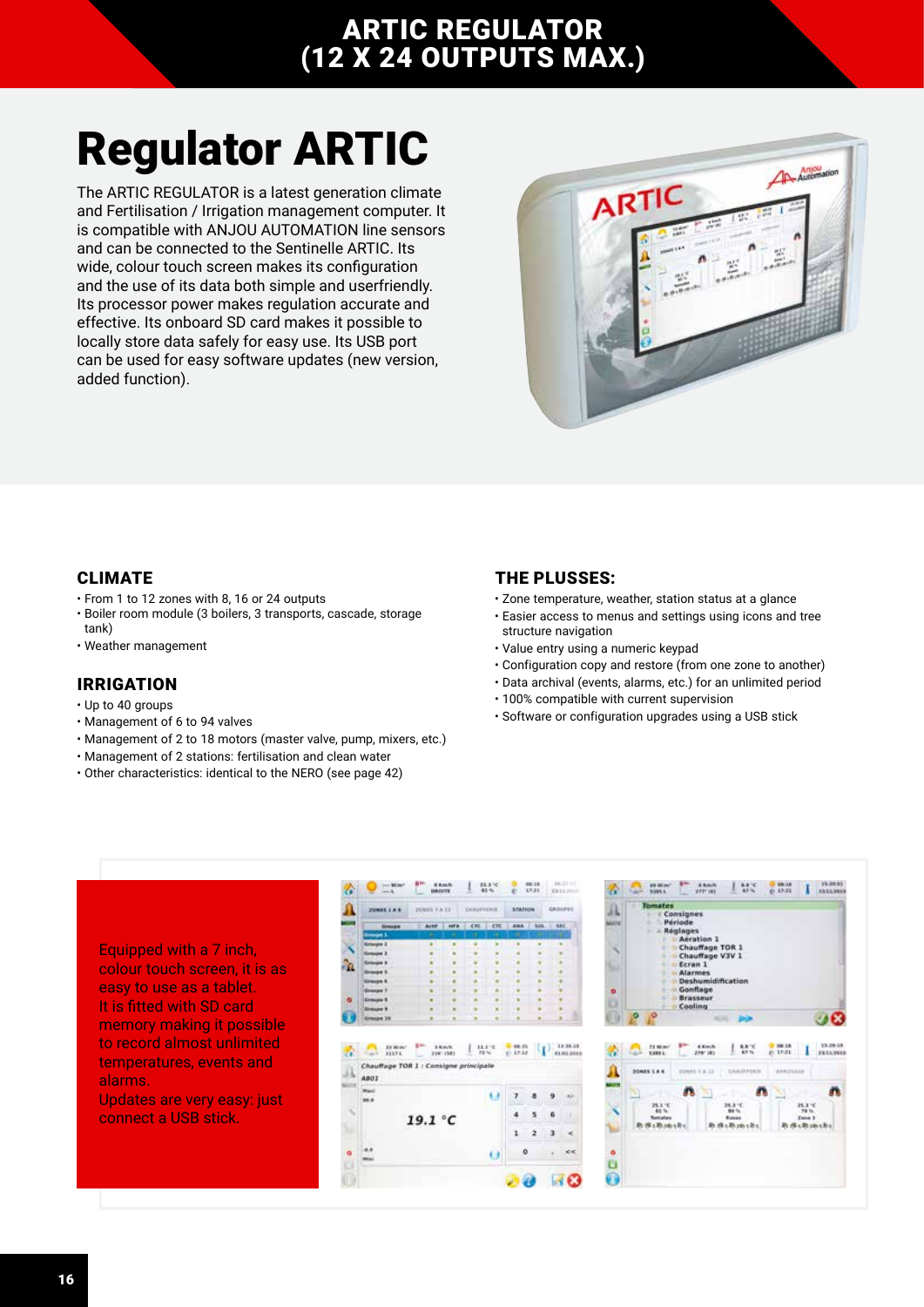## ARTIC - CLIMATE / IRRIGATION / FERTILIZATION

### ARTIC : CLIMATE MANAGEMENT

| <b>Climate management</b> | 8 outputs by zone<br>CLI6308 / 01 - 12 | <b>16 outputs by zone</b><br>CLI6316 / 01 - 12 | <b>24 outputs by zone</b><br>CLI6324 / 01 - 12 |
|---------------------------|----------------------------------------|------------------------------------------------|------------------------------------------------|
| 1 zone - Ref /01          |                                        |                                                |                                                |
| 2 zones - Ref /02         |                                        |                                                |                                                |
| 3 zones - Ref /03         |                                        |                                                |                                                |
| 4 zones - Ref /04         |                                        |                                                |                                                |
| 5 zones - Ref /05         |                                        |                                                |                                                |
| 6 zones - Ref /06         |                                        |                                                |                                                |
| 7 zones - Ref /07         |                                        |                                                |                                                |
| 8 zones - Ref /08         |                                        |                                                |                                                |
| 9 zones - Ref /09         |                                        |                                                |                                                |
| 10 zones - Ref /10        |                                        |                                                |                                                |
| 11 zones - Ref /11        |                                        |                                                |                                                |
| 12 zones - Ref /12        |                                        |                                                |                                                |

### ARTIC : IRRIGATION MANAGEMENT

16 channels module (Valve or motors) PRO1007



Irrigation cabinet for ARTIC PRO1009



#### 8 channels injection module for venturi lines PRO1001

2 analogs outputs 0/10V module for fertiliser / acid / Pressure regulation

#### PRO1003

8 dry contacts inputs / 8 analogs inputs module PRO1008

EC sensor 0/10ms with screw mounting PRO1011

PH sensor 0/10 with screw mounting

### PRO1012

Interface EC sensor module, digital calibration PRO1013

Interface PH sensor module, digital calibration PRO1014

Drainage (6 tanks) / pre-mixing (1 valve) module PRO1015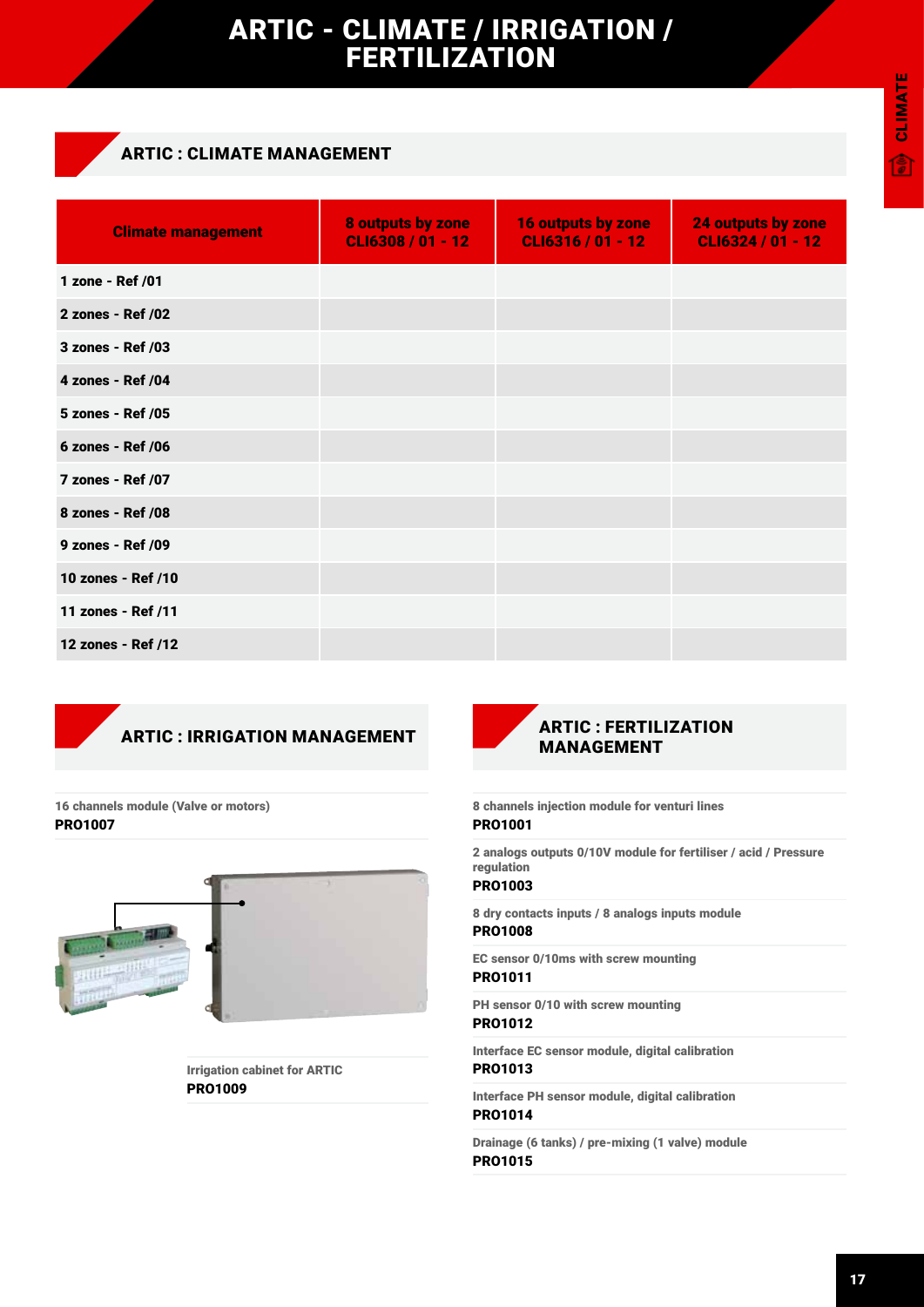# ARTIC - BOILER ROOM & SUPERVISION



Boiler room module (management of 3 boilers + 3 transports)

CLI6035

Boiler room + open buffer module (management of 3 boilers + 3 transports + "open buffer" type storage tank) CLI6036



Artic monitoring software for a single Artic (if several Artic in supervision, see ref. CLI1690 p.21)

### CLI1650

#### Supervision view









16 fault input module CLI1681



Text alarm option + 4G network access on ARTIC CLI1661

2-year subscription to a secure 4G CLI1162 connection CLI1662

The secure 4G connection makes it possible for you to connect to the embedded Artic web site from outside your installation from any device that has a web browser (PC, tablet and smartphone). Our services fully secure this connection and guarantee the protection of your regulator and your computer system.

#### Web site view